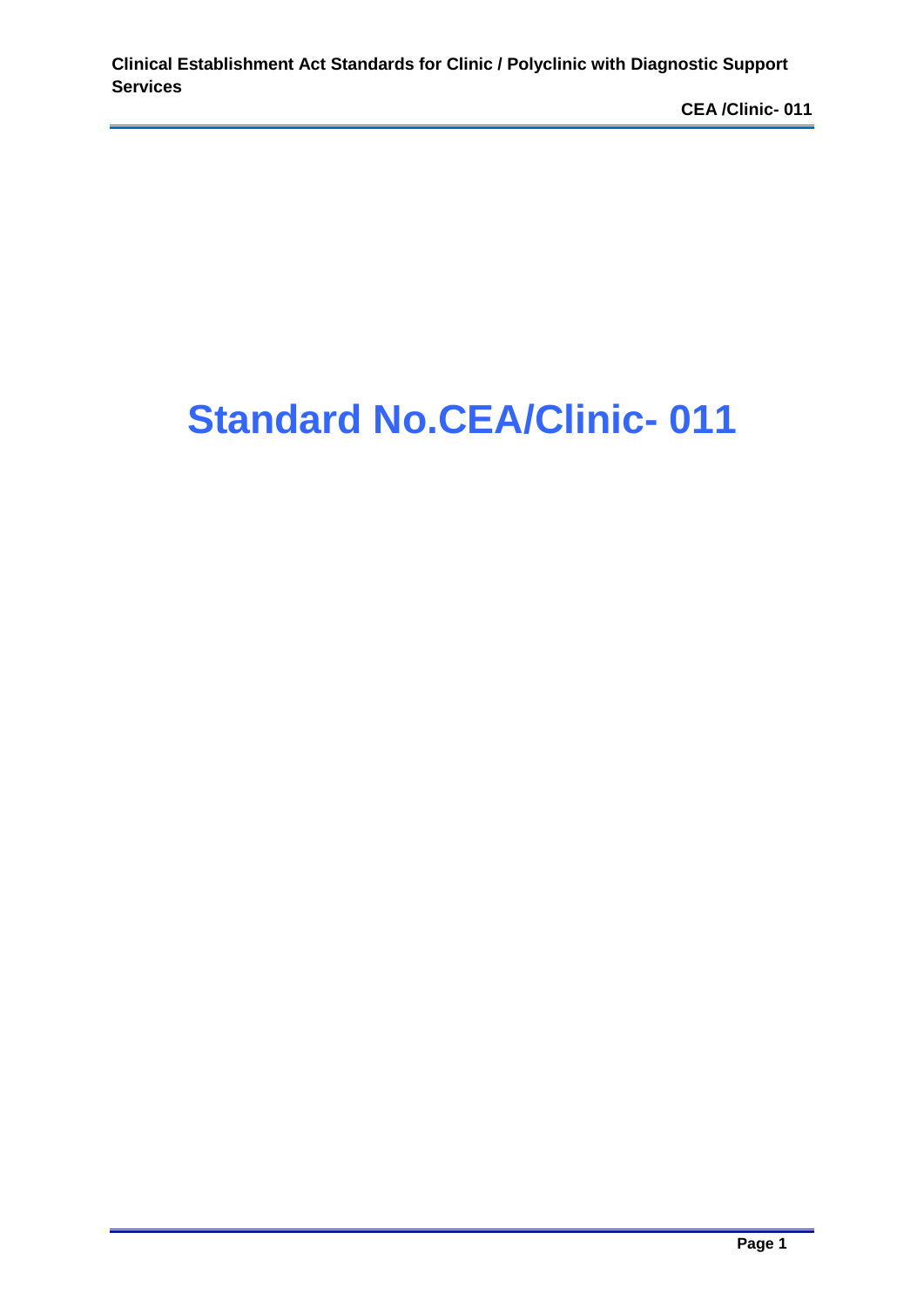# **Clinical Establishment Act Standard for Clinic / Polyclinic with Diagnostic Support Services**

**Standard No.CEA/Clinic- 011**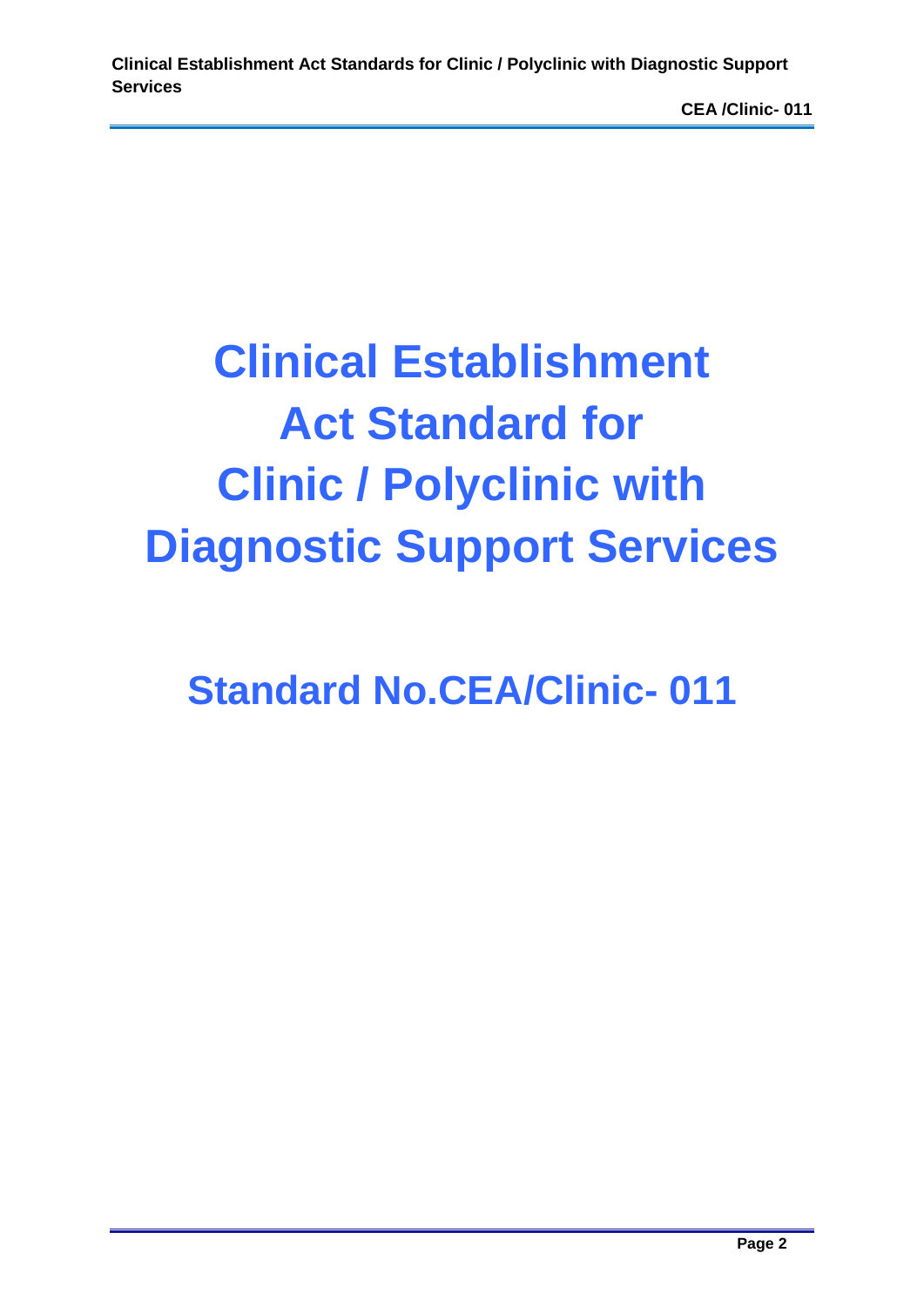# **Introduction**

**In 2010 Clinical Establishments (Registration and Regulation) Act, 2010** has been enacted by the Central Government to provide for registration and regulation of all clinical establishments in the country with a view to prescribe the minimum standards of facilities and services provided by them.

The Ministry has notified the "National Council for Clinical Establishments" and 'The Clinical Establishments (Central Government) Rules, 2012" under this Act vide Gazette. *This Act is applicable to all kinds of clinical establishments from the public and private sectors, of all recognized systems of medicine including single doctor clinics. The only exception will be establishments run by the Armed forces.*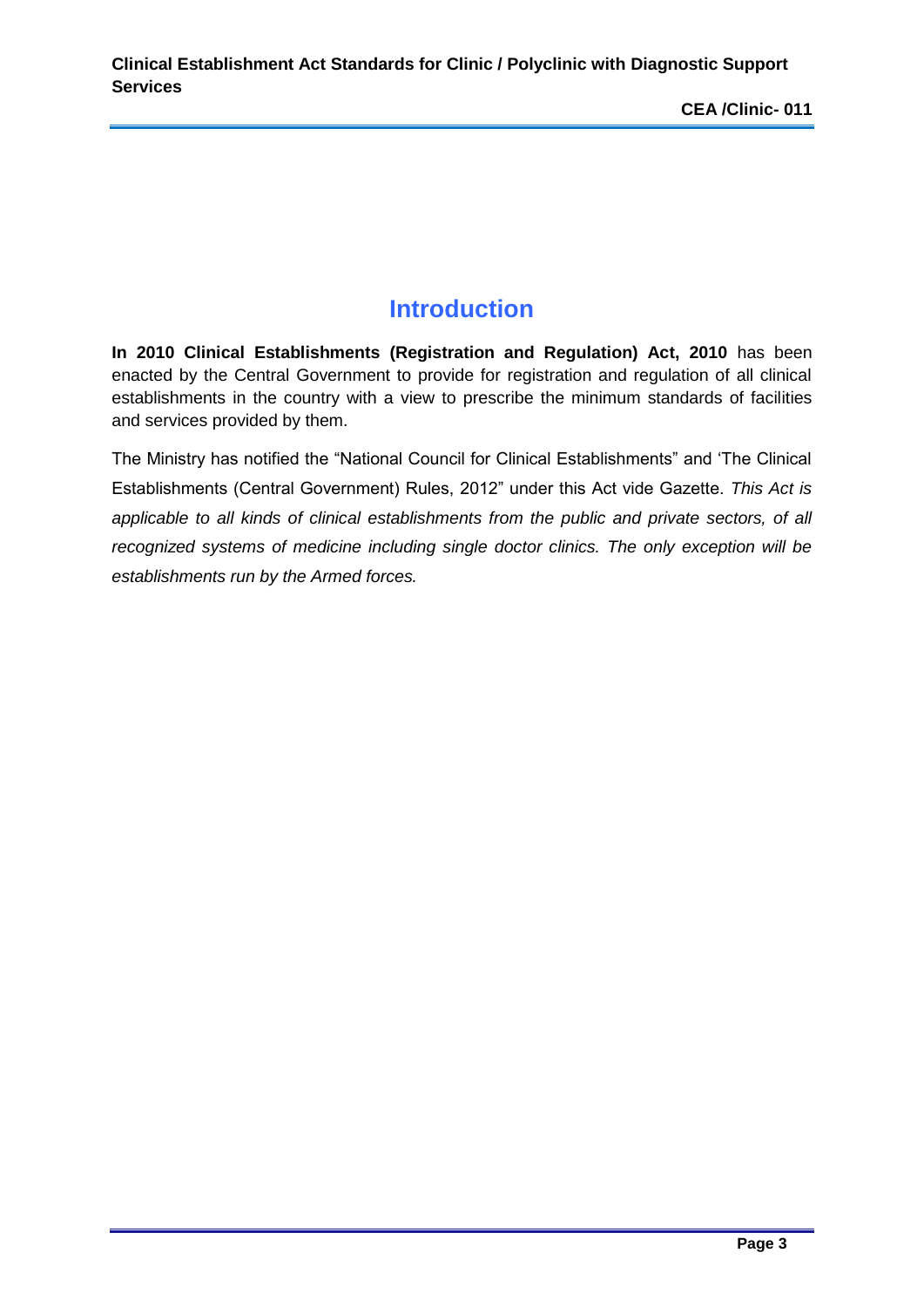# **Table of Contents**

| Sr. No. | <b>Particulars</b>                      | Page No. |
|---------|-----------------------------------------|----------|
| 1.      | Definition                              |          |
| 2.      | Scope (as applicable)                   |          |
| 3.      | Infrastructure                          |          |
| 4.      | <b>Furniture &amp; Fixture</b>          |          |
| 5.      | <b>Human Resource</b>                   |          |
| 6.      | Equipment/Instruments/Drugs             |          |
| 7.      | <b>Support Service</b>                  |          |
| 8.      | <b>Legal/Statutory Requirements</b>     |          |
| 9.      | <b>Record Maintenance and Reporting</b> |          |
| 10.     | <b>Process</b>                          |          |
| 11.     | Annexure -1                             |          |
| 12.     | Annexure -2                             |          |
| 13.     | Annexure -3                             |          |
| 14.     | Annexure -4                             |          |
| 15.     | Annexure -5                             |          |
| 16.     | Annexure -6                             |          |
| 17.     | Annexure -7                             |          |
| 18.     | Glossary                                |          |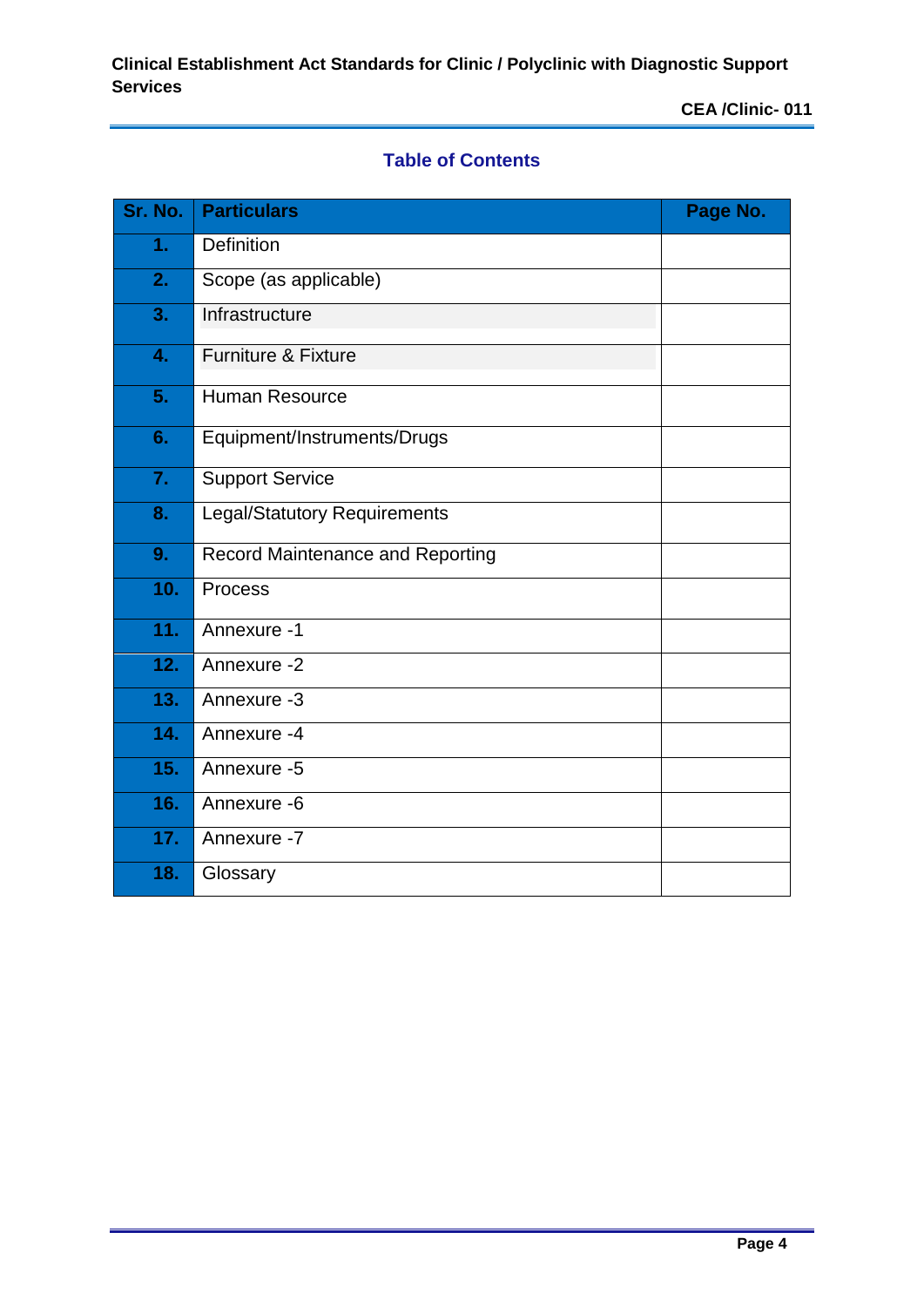#### **Clinic/ Polyclinic with Diagnostic Support Services**

#### 1. **Definition**

- 1.1 A clinic with support services may be defined as a healthcare facility providing examination, consultation, prescription to outpatients by a single / general practitioner/ specialist doctor /super-specialist doctor. In addition also have the support services like pharmacy, injections, family planning facility, dressing room, sample collection facility, basic laboratory, X- ray, USG with or without color Doppler, ECG or any other.
- 1.2 A polyclinic with observation/short stay may be defined as a healthcare facility providing consultation to outpatients by more than one doctor/ general practitioner/ specialist doctor /super-specialist doctor. In addition also have the support services like pharmacy, injections, family planning facility, dressing room, sample collection facility, basic laboratory, X- ray, USG with or without colour Doppler, ECG or any other.

#### 2. **Scope (as applicable)**

- 2.1 These set of common minimum standards framed are applicable to a single practitioner/more than one doctor clinic manned by a General physician/ specialist doctor/super specialist or a group of doctors who are providing patient care services like dispensing of medicines, injection and dressing. with observation/short stay facility. In addition also have the support services like pharmacy, injections, family planning facility, dressing room, sample collection facility, basic laboratory, X- ray, USG with or without colour Doppler, ECG or any other.
- 2.2 To provide examination, consultation, prescription to outpatients by a single doctor/ general physician / specialist doctors /super-specialist doctor or group of doctors who are providing patient care services like dispensing of medicines, injection and dressing with observation/short stay facility.
- 2.3 To deliver primary service in health education and health promotion;
- 2.4 To deliver health care services of rehabilitative nature.

#### 2.5 **Any or more than one of the following are included:**

- a) Gen Physician
- b) Cardiology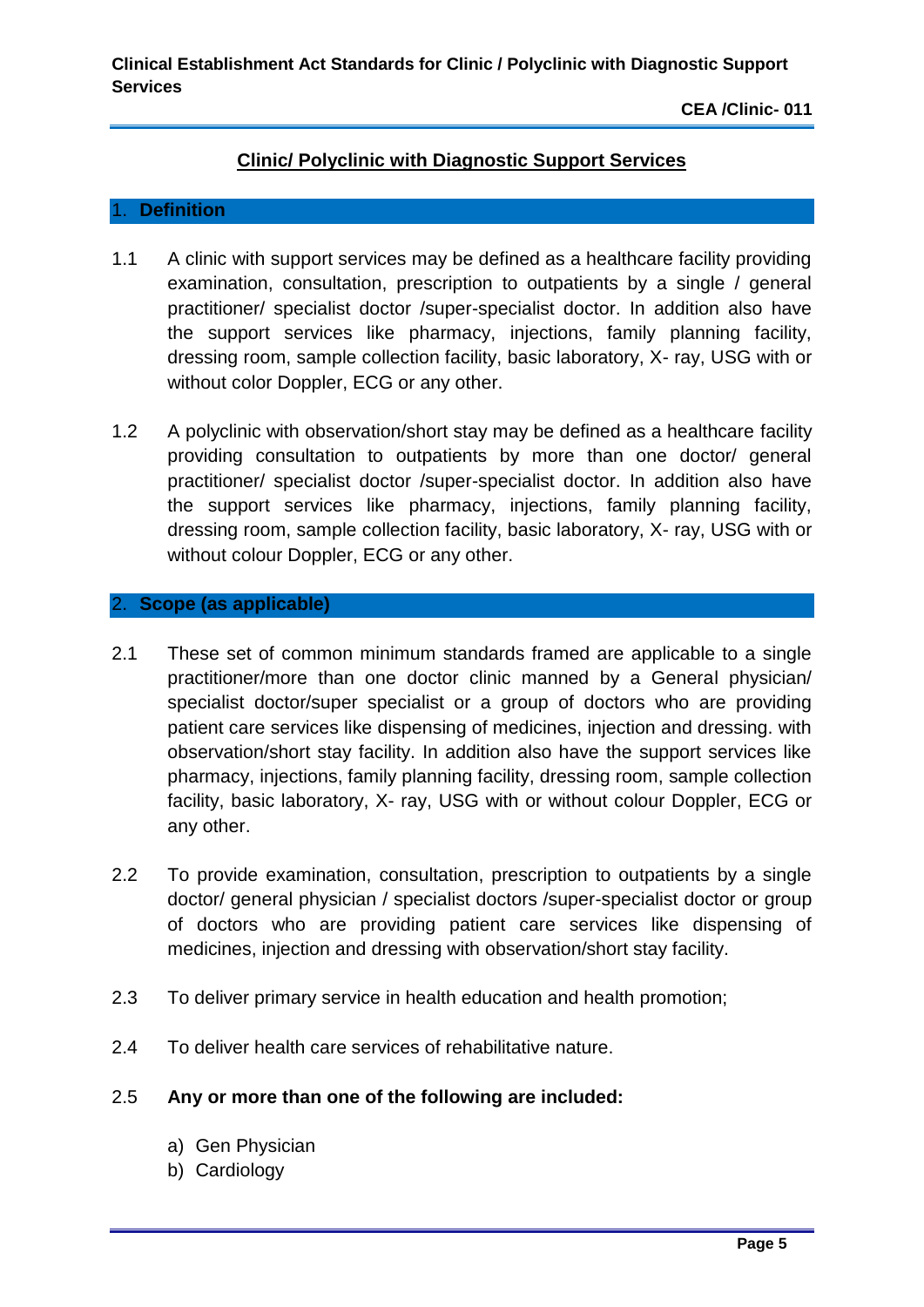- c) Cardiothoracic surgery
- d) Dermatology
- e) ENT
- f) Endocrinology
- g) Gastroenterology
- h) Internal Medicine
- i) Gen Surgery
- j) GI –Surgery
- k) Gynecology& Obstetrics
- l) Medical/Surgical Oncology
- m) Nephrology
- n) Neurosurgery
- o) Neurology
- p) Ophthalmology
- q) Orthopedics
- r) Pediatrics/pediatric surgery
- s) Psychiatry
- t) Rheumatology
- u) Thoracic surgery
- v) Tuberculosis and Respiratory Disease
- w) Urology

#### 3. **Infrastructure**

- 3.1 The physical facility shall be developed and maintained to provide safe and secure environment for patients, their families, staff and visitors. It shall be situated in a place having clean surroundings and shall comply with municipal byelaws in force from time to time.
- 3.2 The minimum space requirement for carrying out the basic functions of the facility shall be as per Annexure 1.
- 3.3 The areashall be well illuminated, ventilated and clean with adequate water supply.
- 3.4 The clinic shall have a prominent board/signage displaying the name of the clinic in local language at the gate or on the building of the clinic.
- 3.5 The following other signage shall be well displayed in the language understood by the local public in the area:
	- a) Name of the doctors with registration number.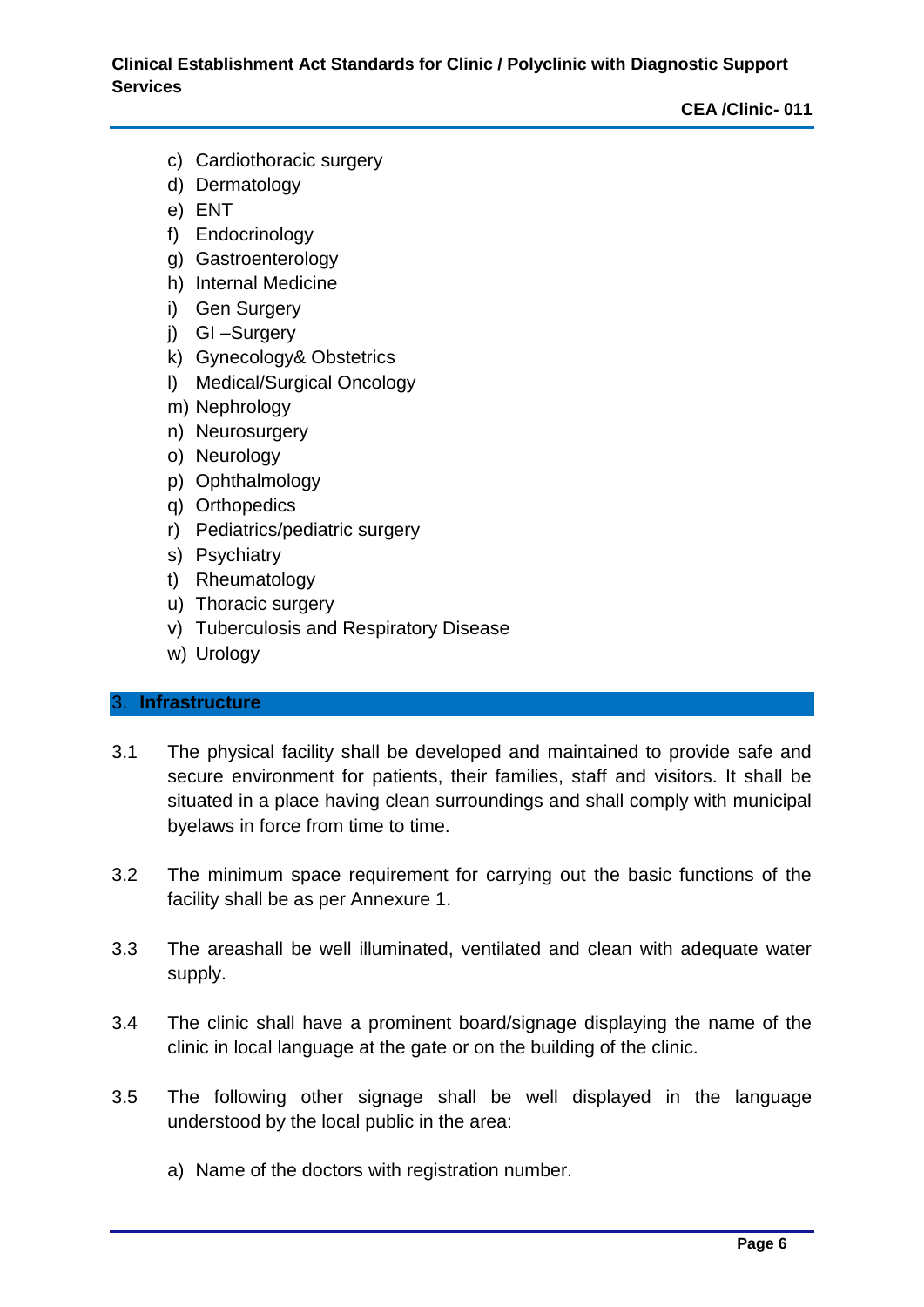- b) Fee structure of the various doctors/ specialist
- c) Timings of the clinics (For ex from 8am -2pm)
- d) Services provided within the Facility

#### 4. **Furniture & Fixtures**

- 4.1 Furniture and fixtures shall be available in accordance with the activities and workload of the Clinic/Polyclinic.
- 4.2 The furniture and fixtures shall be functional all the time. For indicative list of items refer to Annexure 2. (this list is indicative and not exhaustive).

#### 5. **Human Resource**

- 5.1 The general practitioner/ specialist doctor /super-specialist doctors as per the scope of the clinic/polyclinic shall be registered with State/Central Medical Council of India
- 5.2 The services provided by the medical professionals shall be in consonance with their qualification, training, registration.
- 5.3 In a polyclinic minimum one support staff must be available to meet the care treatment and service needs of the patient. However number may depend upon the workload and scope of the service being provided by the clinical establishment.

#### 6. **Equipment/instruments/drugs**

- 6.1 The clinic/polyclinic shall have essential equipments as per Annexure3, emergency equipment Annexure4 and other equipments as per the scope of service being practiced as per Annexure 5.
- 6.2 Adequate space for storage of medicines equipments etc shall be provided. The equipment shall be of adequate capacity to meet work load requirement.
- 6.3 All equipment shall be in good working condition at all times. Periodic inspection, cleaning, maintenance of equipment shall be done.
- 6.4 The clinic/polyclinic shall have desired beds for observation/short stay facility.

#### 7. **Support Service**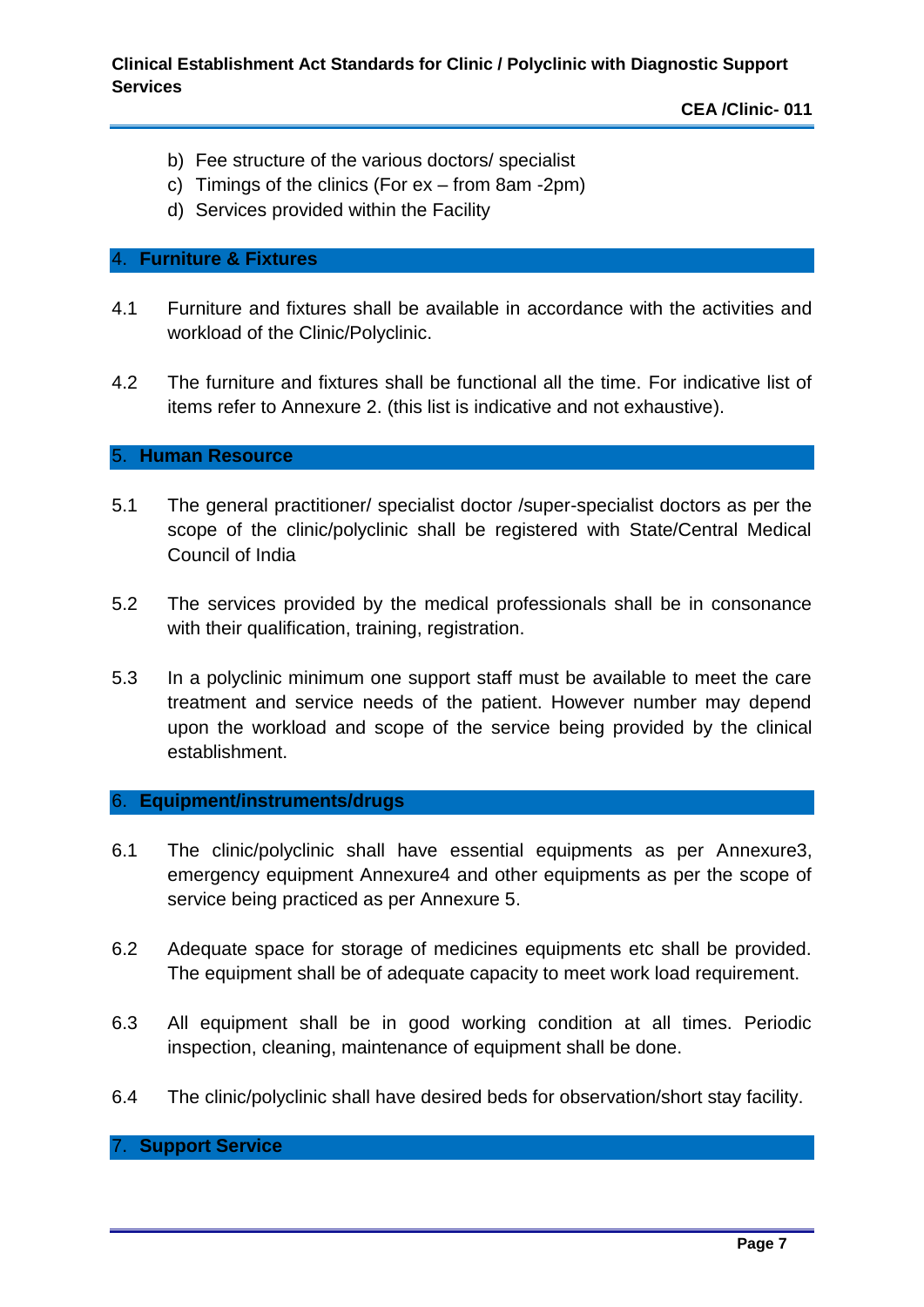7.1 In a Clinic/polyclinic minimum one support staff must be available to meet the care treatment and service needs of the patient. However number may depend upon the workload and scope of the service being provided by the clinical establishment.

#### 8. **Legal/Statutory Requirements**

| S. No          | <b>of</b><br>the<br><b>Name</b><br><b>Act/License</b>                            | <b>Department/Area</b> | <b>Licensing body</b>                                |
|----------------|----------------------------------------------------------------------------------|------------------------|------------------------------------------------------|
| 1              | Registration of medical<br>doctor<br>with<br>Medical<br>Central/State<br>Council | Administration         | <b>MCI/State Medical Council</b>                     |
| $\overline{2}$ | <b>Biomedical</b><br>&<br>Management<br>Handling Rules, 1998                     | Administration         | pollution<br><b>State</b><br>control<br><b>Board</b> |
| 3              | Local registration of the<br>Clinic                                              | Administration         | <b>State Council</b>                                 |
| 4.             | <b>Pharmacy License</b>                                                          | Administration         | <b>Indian Pharmacy Council</b>                       |
| 5.             | <b>USG</b>                                                                       | Administration         | <b>PNDT</b>                                          |
| 5              | if<br>for<br><b>Xray</b><br>Approval<br>available                                | Administration         | <b>AERB</b>                                          |

#### 9. **Record Maintenance and reporting**

9.1 A copy of OPD Records, procedure records and referral /emergency record shall be maintained as per MCI guidelines. Notifiable diseases under IDSP Project as per Annexure VII weekly disease surveillance data on epidemic prone disease collected on 'S' syndromic; 'P' probable; & 'L' laboratory formats using standard case definitions.

#### 10**. Process**

#### 10.1 **Registration**

10.1.1 Every patient visiting the clinic shall be registered.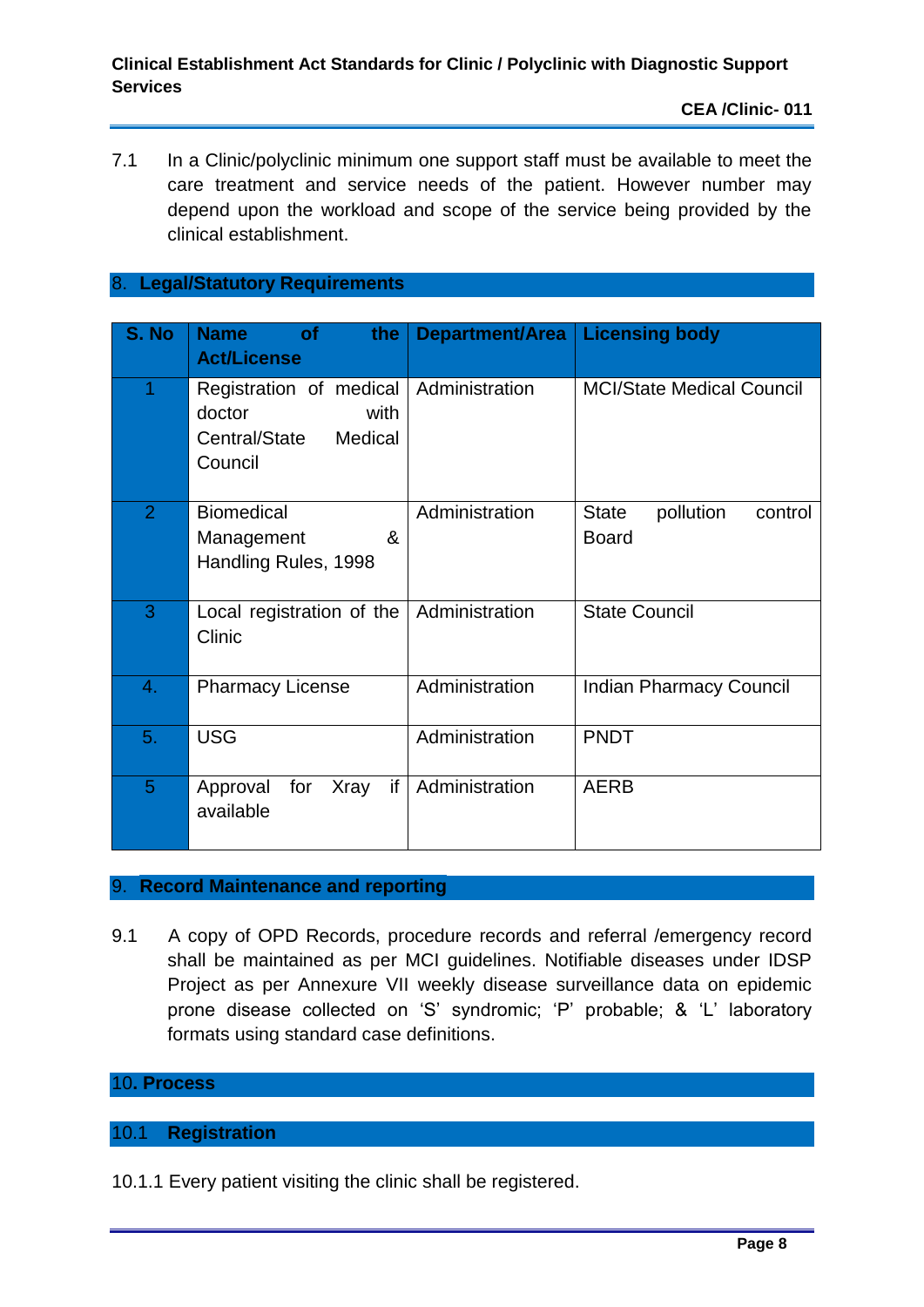#### 10.2 **Assessment**

- 10.2.1 Each patient shall undergo an initial assessment, which would include measurement of the vitals, height & weight.
- 10.2.2 The same shall be documented in an assessment/ O.P.D. card.
- 10.2.3 During the course of assessment, the patient findings, medications and investigations shall also be documented legibly in the card with the signature of the consultant/ Specialist / super specialist, date and time.
- 10.2.4 No medicines shall be dispensed from pharmacy store (if facility available) without a written prescription order of doctor, except in emergency cases. Medication dispensing shall be done with care to prevent any medication error. Following shall be checked before dispensing of medication. These checks shall be done at store level:
	- 10.2.4.1 Medicine prescribed.
	- 10.2.4.2 Dose of prescribed medicine.
	- 10.2.4.3 Expiry date.
	- 10.2.4.4 Particulate matter in liquid dosage forms and parenteral drugs
	- 10.2.4.5 Labels (if reconstituted drugs).
- 10.2.5 Labelling shall be done for every prepared / reconstituted medication, which shall include name, date of preparation, strength and frequency of administration of drug.
- 10.2.6 The availability of support staff including nursing is essential to ensure safe observation or short stay facility.

#### 10.3 **Infection Control**

10.3.1 The clinic shall take all precautions to control infections like religiously practicing hand washing.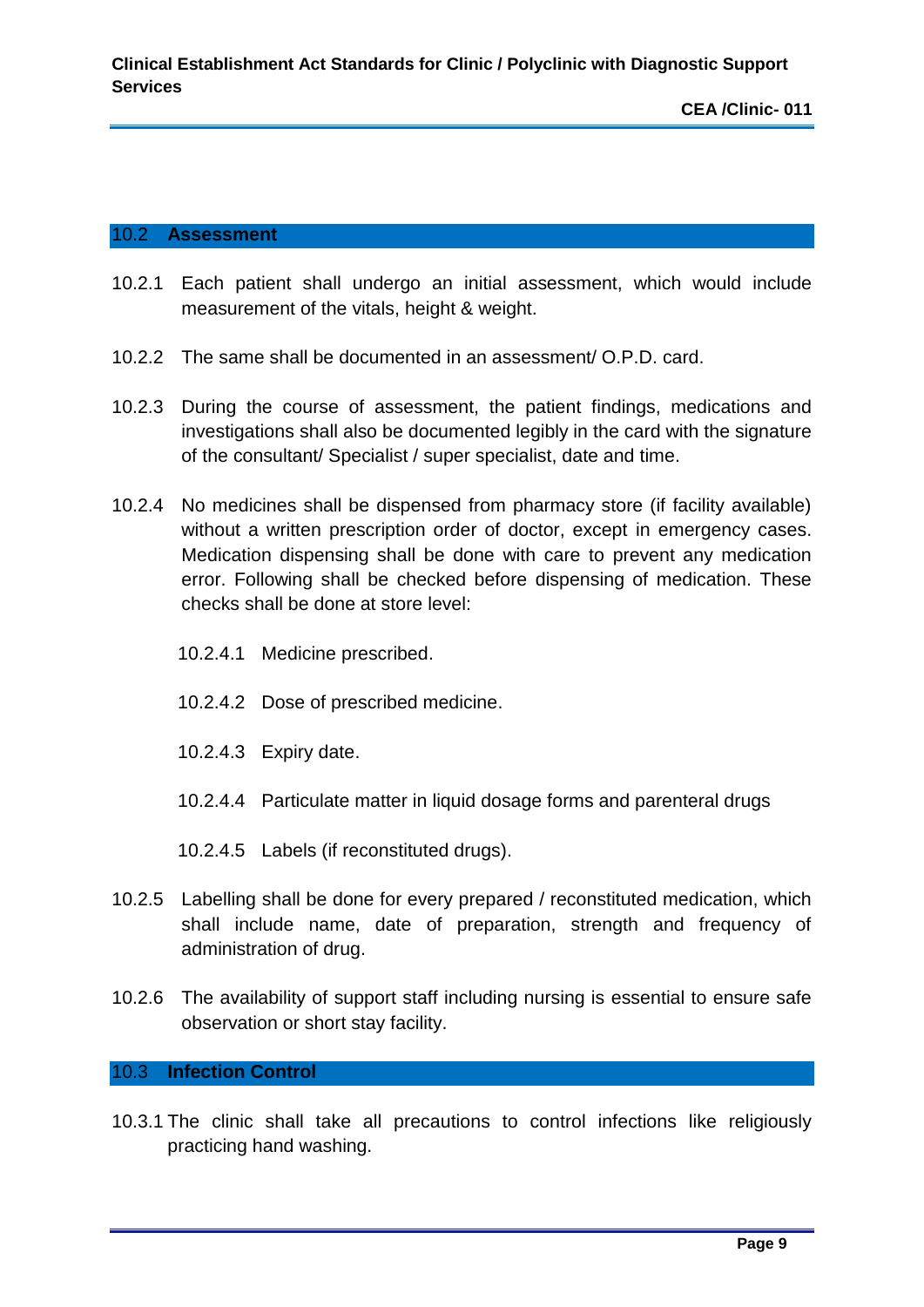- 10.3.2 Availability of running tap water for hand washing /liberal use of sanitizer shall be maintained throughout the working hours of the clinic.
- 10.3.3 The clinic environment shall be kept clean.
- 10.3.4 Sanitation and hygiene of the toilets shall be maintained.
- 10.3.5 Mopping of all areas with disinfectant shall be done at least once a day.

#### 10.4**Safety Considerations**

10.4.1 Floor shall have even surface and be non slippery in nature. There shall be no seepage in walls or any blockade of drains. There shall be provision of air circulation. Effort shall be made to keep clinic pest and termite free. Availability of mosquito net on windows shall be ensured by the clinician.

#### 10.5 **Biomedical waste Management**

- 10.5.1 Clinic waste generated shall be segregated at source.
- 10.5.2 Biomedical waste shall be managed in accordance with the BMW management and handling Rules, 1998.
- 10.5.3 Needles shall be destroyed with the help of a needle destroyer before putting them in puncture proof container.

#### 10.6 **First aid & basic life support**

10.6.1 Appropriate facility for First Aid shall be available.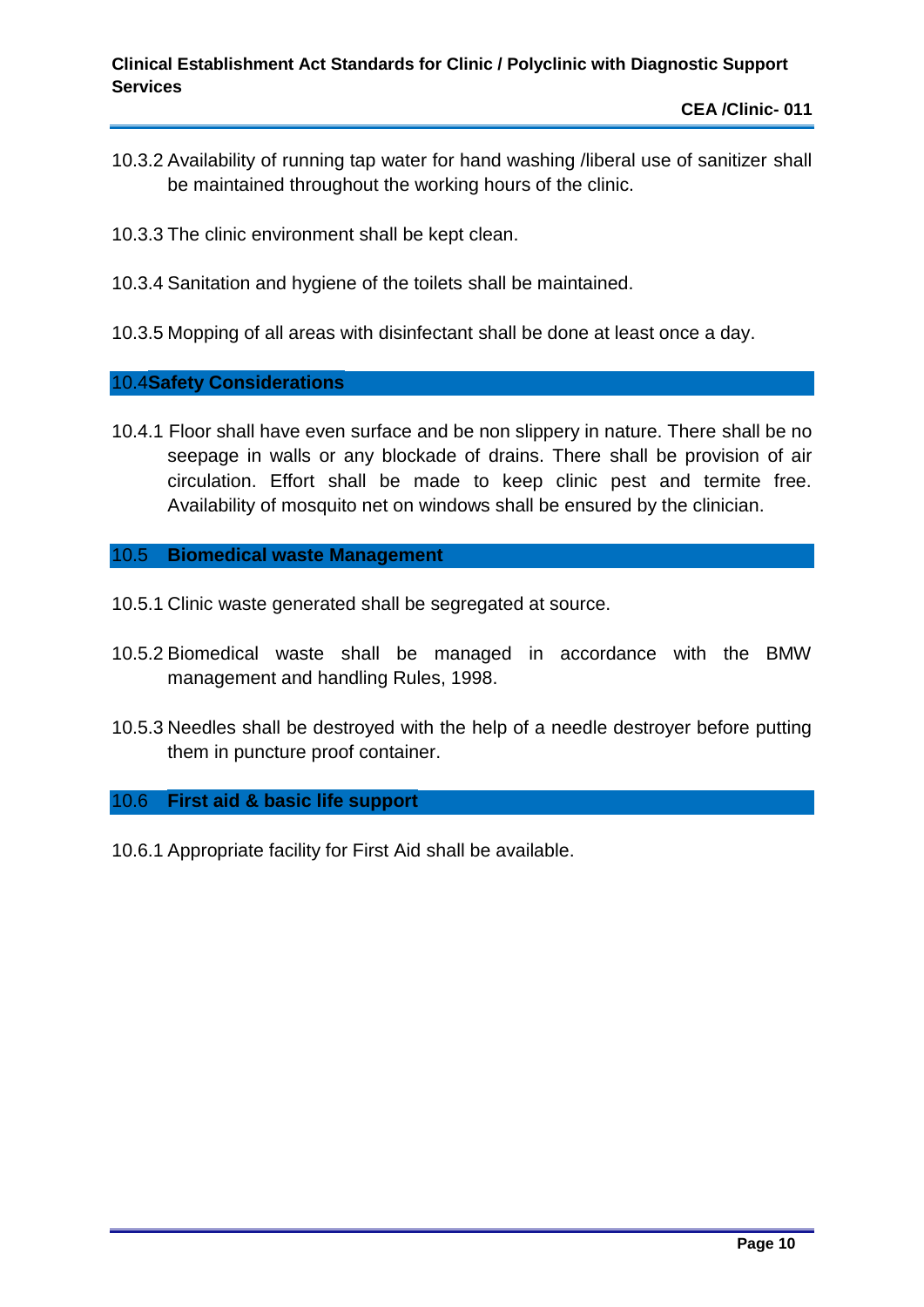## **Annexure 1 Infrastructure requirement**

#### **Minimum area required for a clinic:**

|               |                                                      | <b>COMMON AREA</b>             |                                                               |                                                                                                                                                                         |
|---------------|------------------------------------------------------|--------------------------------|---------------------------------------------------------------|-------------------------------------------------------------------------------------------------------------------------------------------------------------------------|
| <b>Clinic</b> | <b>Reception</b>                                     | <b>Waiting</b>                 | <b>Consultation</b><br>room<br><b>Ancillary</b><br>area/space | <b>Remarks</b>                                                                                                                                                          |
|               | 35sqft carpet area                                   |                                | 70 sqft carpet<br>area including<br>storage                   | Area specified<br>under<br>consultation room<br>is only for single<br>clinic and shall be<br>multiplied<br>accordingly by<br>the number of<br>consultation<br>chambers. |
|               |                                                      |                                | 40 sq.ft                                                      | Store and<br>Pharmacy                                                                                                                                                   |
|               | Observation & short stay<br>facility (if applicable) |                                | 65 sq. ft/bed                                                 |                                                                                                                                                                         |
|               |                                                      | For X-ray or USG if applicable |                                                               | As applicable<br>laws                                                                                                                                                   |

Note: Reception, waiting, consultation room etc shall be adequate as per the requirement and workload of the clinic.

Ancillary area²/space: Storage of records, reagents, consumables, stationary etc eating area for staff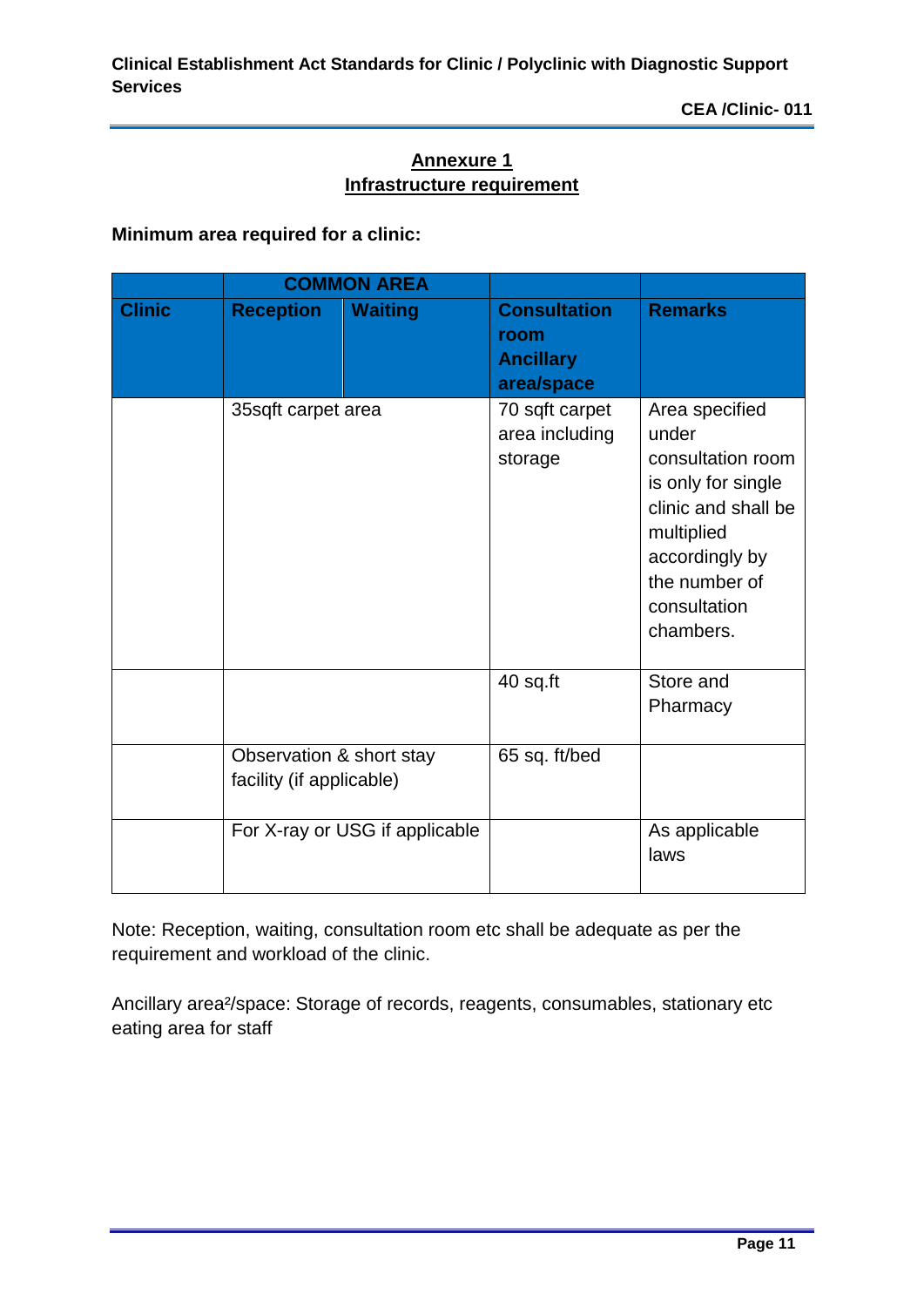# **Annexure 2**

# **Furniture/fixtures**

| S.No. | <b>Articles</b>                            |
|-------|--------------------------------------------|
| 1.    | Table                                      |
| 2.    | Chairs                                     |
| 3.    | <b>Examination Table/couch</b>             |
| 4.    | <b>Screens</b>                             |
| 5.    | Foot Step                                  |
| 6.    | <b>Stools</b>                              |
| 7.    | Storage Cabinet for medicine, records etc. |
| 8.    | Bed(s) for observation/short stay          |
| 9.    | BMW storage area                           |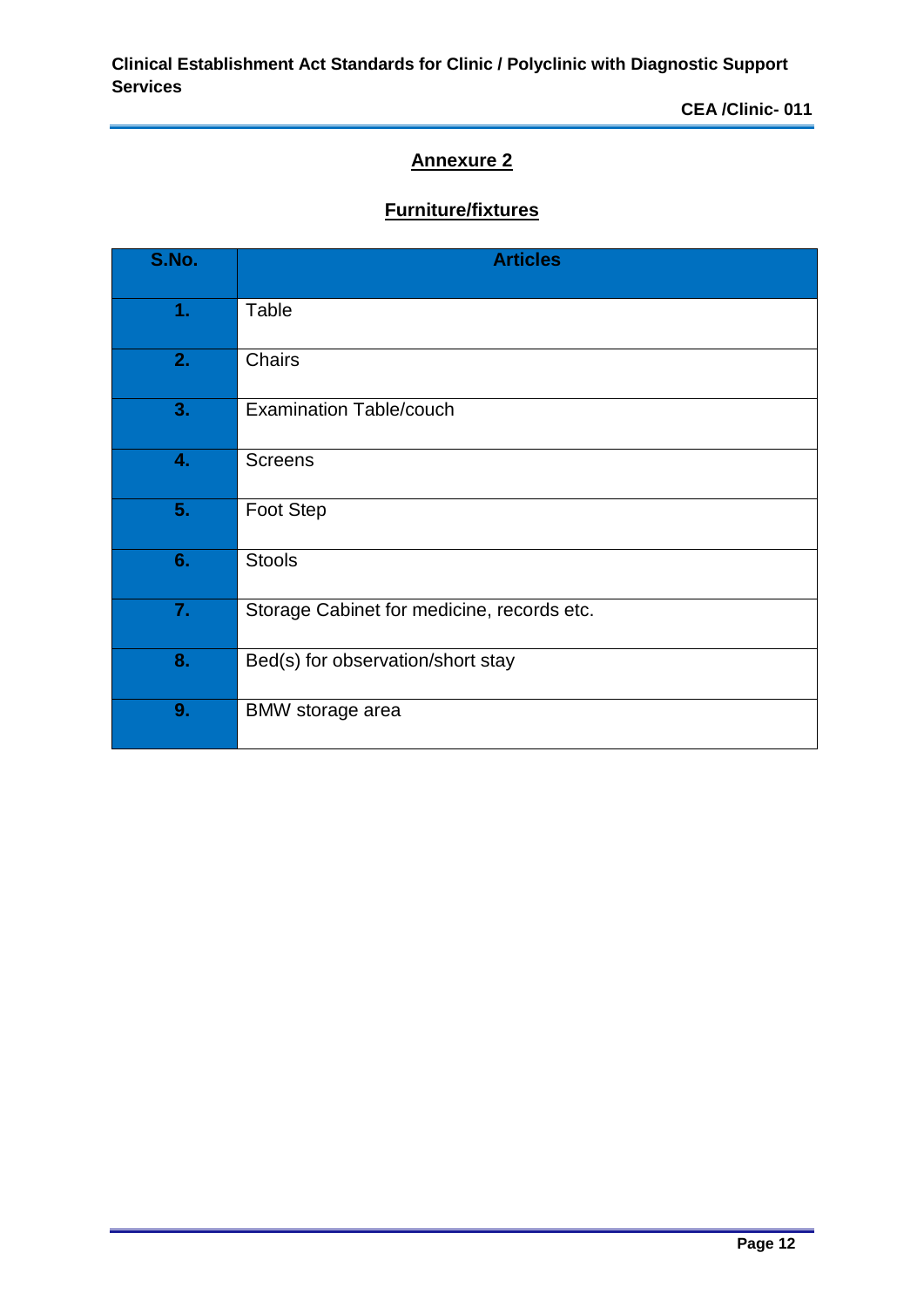# **Annexure- 3**

# **I. Essential Equipment:**

| <b>S. No.</b>  | <b>Name of the equipment</b>        | <b>Minimum</b><br><b>Specifications</b> | No. Of equipment |
|----------------|-------------------------------------|-----------------------------------------|------------------|
| 1              | Stethoscope                         |                                         | 1                |
| $\overline{2}$ | Thermometer                         |                                         | 1                |
| 3              | Torch (flash lights)                |                                         | 1                |
| $\overline{4}$ | Tongue depressor                    |                                         | 1                |
| 6              | <b>Measuring Tape</b>               |                                         | 1                |
| $\overline{7}$ | Sphygmomanometer(B.P.<br>Apparatus) | <b>Digital</b>                          | 1                |
| 8              | <b>Height measuring Scale</b>       |                                         | 1                |
| 9              | Needle Destroyer                    |                                         | 1                |
| 10             | Weighing<br>machine(Optional)       | Adult                                   | 1                |
| 11             | Bed(s)                              |                                         | 1 or more        |
| 12             | IV stand                            |                                         | 1                |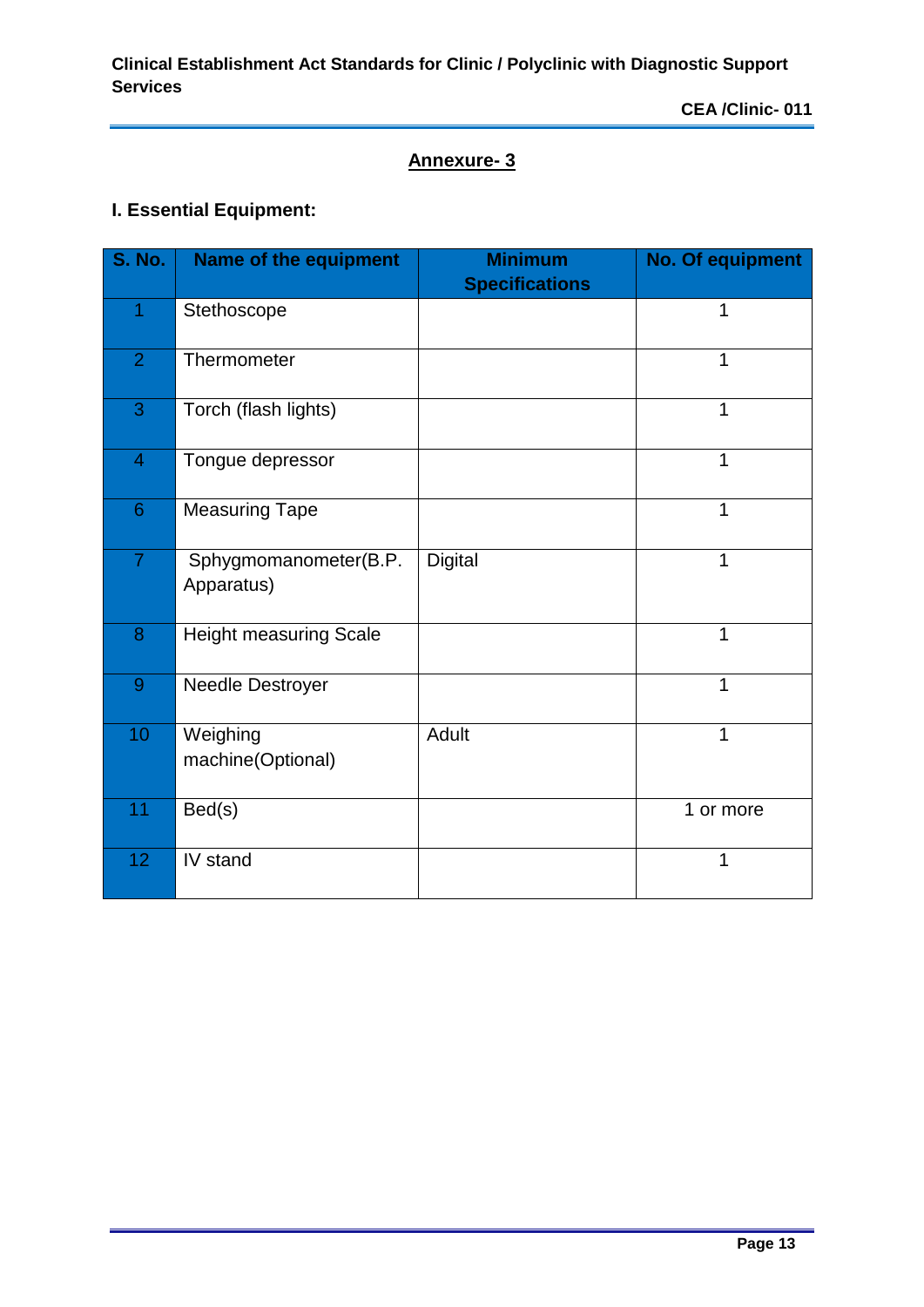# **Annexure- 4**

# **I. Emergency Equipment:**

| <b>S.</b><br>No. | Name of the equipment                              | <b>Minimum</b><br><b>Specifications</b> | <b>No. of equipment</b> |
|------------------|----------------------------------------------------|-----------------------------------------|-------------------------|
|                  | <b>Resuscitation Equipment</b><br>Ambu Bag/Air Way | Adult                                   |                         |
|                  |                                                    | Pediatric                               |                         |
|                  | Cylinder<br>Oxygen<br>(Portable)                   |                                         |                         |
| 3                | <b>Fire Extinguisher</b>                           | <b>ABC Type</b>                         |                         |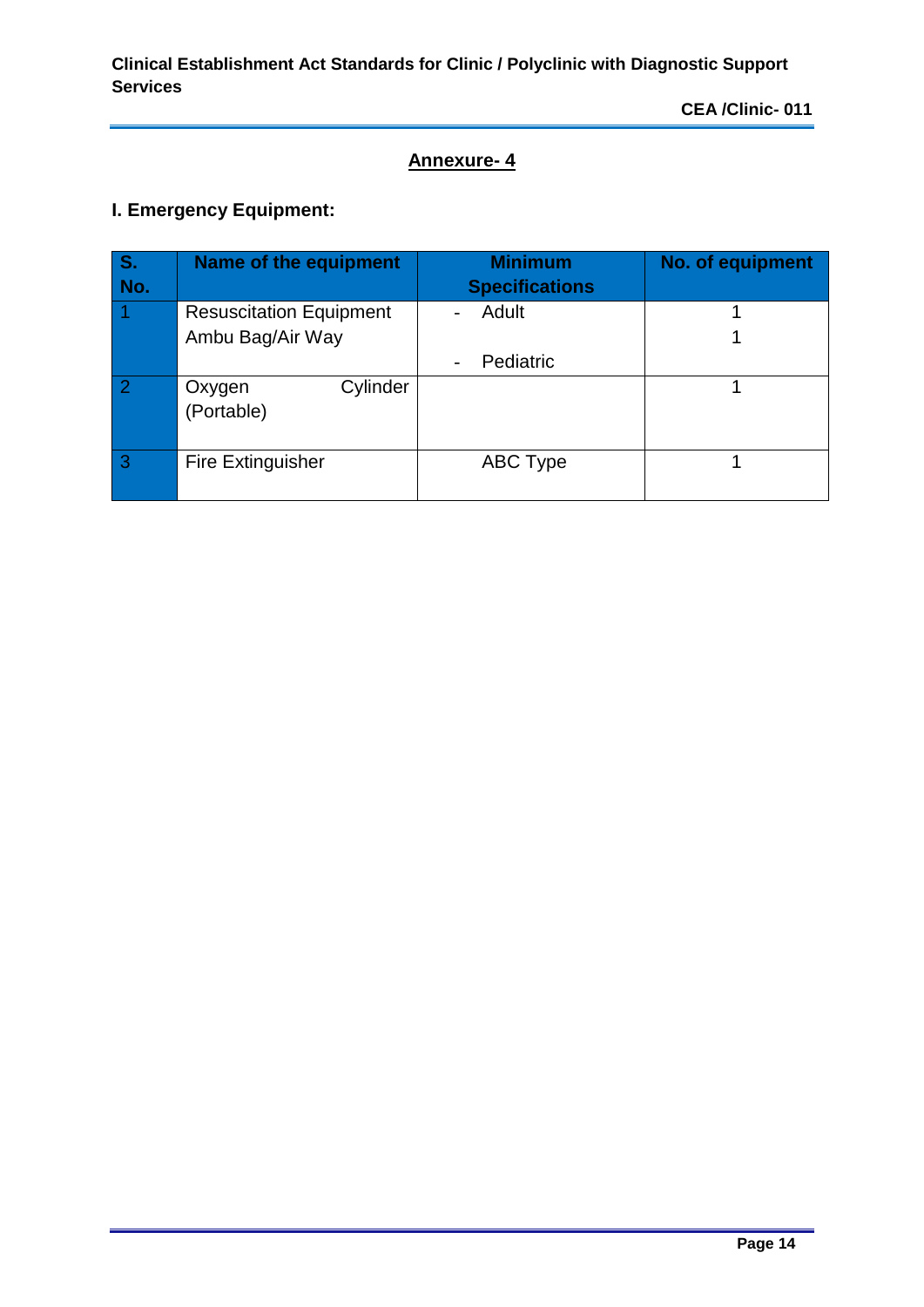# **Annexure - 5**

# **Specialty wise Equipment List**

# **1. Cardiology**

| <b>S. No.</b> | Name of the equipment | <b>Minimum</b><br><b>Specifications</b> | No. of<br>equipment |
|---------------|-----------------------|-----------------------------------------|---------------------|
|               | <b>ECG Machine</b>    |                                         |                     |
|               | <b>Pulse Oxymeter</b> |                                         |                     |

# **2. Cardiothoracic Surgery**

| <b>S. No.</b> | Name of the equipment | <b>Minimum</b><br><b>Specifications</b> | No. of<br>equipment |
|---------------|-----------------------|-----------------------------------------|---------------------|
|               | <b>ECG Machine</b>    |                                         |                     |
|               | <b>Pulse Oxymeter</b> |                                         |                     |

#### **3. ENT**

| <b>S. No.</b>  | Name of the equipment                                                     | <b>Minimum</b><br><b>Specifications</b> | No. of equipment |
|----------------|---------------------------------------------------------------------------|-----------------------------------------|------------------|
|                | <b>Examination instruments</b><br>set(speculums, mirrors,<br>Bull's lamp) |                                         |                  |
| $\overline{2}$ | Diagnostic Otoscope                                                       |                                         | 1                |
| 3              | <b>Head Light</b>                                                         |                                         | 1                |
| $\overline{4}$ | Oesophagoscope Adult                                                      |                                         | 1                |
| 5              | Oesophagoscope Child                                                      |                                         | 1                |
| 6              | Laryngoscope                                                              |                                         | 1                |
|                | <b>Tuning Fork</b>                                                        |                                         | 1                |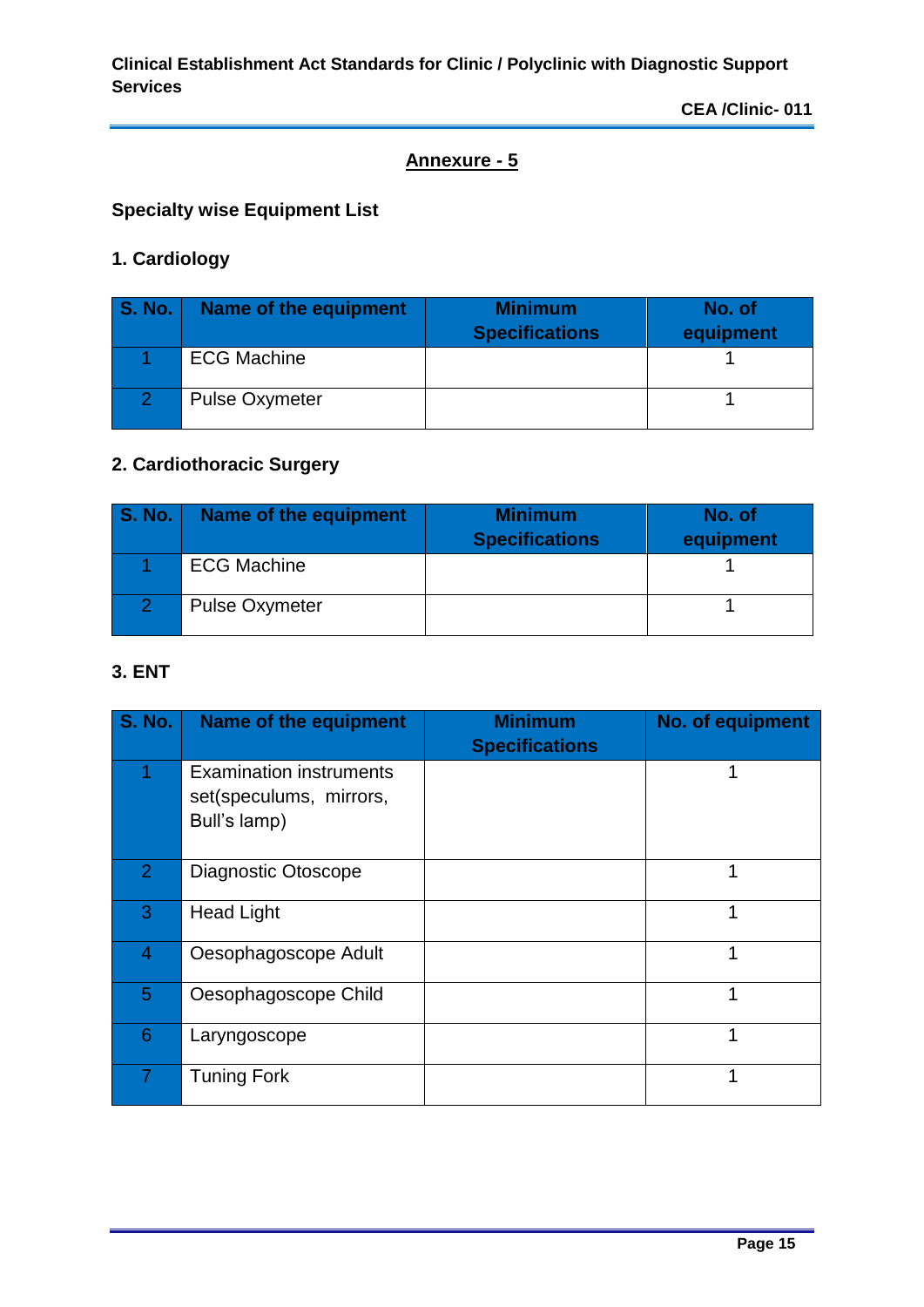#### **4. Endocrinology**

| <b>S. No.</b> | Name of the equipment | <b>Minimum</b><br><b>Specifications</b> | No. of equipment |
|---------------|-----------------------|-----------------------------------------|------------------|
|               | Glucometer            |                                         |                  |

#### **5. Gastroenterology**

| <b>S. No.</b> | Name of the equipment  | <b>Minimum</b><br><b>Specifications</b> | No. of equipment |
|---------------|------------------------|-----------------------------------------|------------------|
|               | Proctoscope            |                                         |                  |
|               | <b>Surgical Gloves</b> |                                         |                  |

#### **6. General Medicine**

| <b>S. No.</b> 1 | Name of the equipment | <b>Minimum</b><br><b>Specifications</b> | No. of equipment |
|-----------------|-----------------------|-----------------------------------------|------------------|
|                 | <b>ECG Machine</b>    |                                         |                  |

# **7. Gynaecology& Obstetrics**

| <b>S. No.</b> | Name of the equipment  | <b>Minimum</b><br><b>Specifications</b> | No. of equipment |
|---------------|------------------------|-----------------------------------------|------------------|
|               | Sim's vaginal speculum |                                         |                  |
|               | Infantometer           |                                         |                  |

#### **8. Neurosurgery**

| S. No.   Name of the equipment | <b>Minimum</b><br><b>Specifications</b> | No. of equipment |
|--------------------------------|-----------------------------------------|------------------|
| <b>EMG Machine</b>             |                                         |                  |

# **9. Neurology**

|  |  | S. No.   Name of the equipment | <b>Minimum</b> | No. of equipment |
|--|--|--------------------------------|----------------|------------------|
|--|--|--------------------------------|----------------|------------------|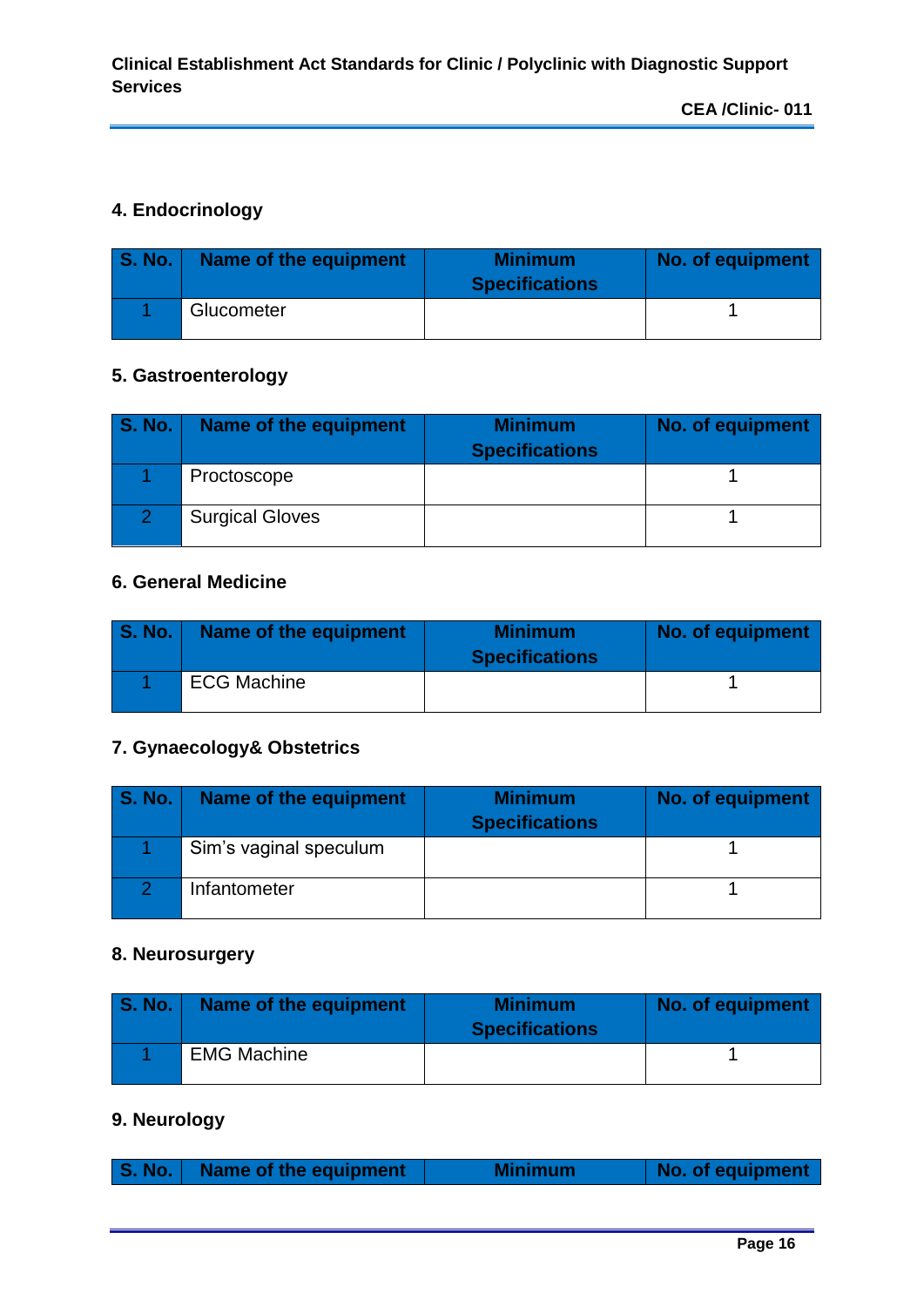|                    | <b>Specifications</b> |  |
|--------------------|-----------------------|--|
| <b>EMG Machine</b> |                       |  |

# **10. Ophthalmology**

| <b>S. No.</b>  | Name of the equipment             | <b>Minimum</b><br><b>Specifications</b> | No. of equipment |
|----------------|-----------------------------------|-----------------------------------------|------------------|
|                | Ophthalmoscope                    |                                         | 1                |
| $\overline{2}$ | Slit Lamp                         |                                         | 1                |
| 3              | Retinoscope                       |                                         | 1                |
| 4              | Perimeter                         |                                         | 1                |
| 5              | <b>Distant Vision Charts</b>      |                                         | 1                |
| 6              | <b>Near Vision charts</b>         |                                         | 1                |
| 7              | <b>Trial Frame Adult/Children</b> |                                         | 1                |
| 8              | <b>Trial Lens Set</b>             |                                         |                  |

# **11. Orthopaedics**

| <b>S. No.</b> | Name of the equipment       | <b>Minimum</b><br><b>Specifications</b> | <b>No. of equipment</b> |
|---------------|-----------------------------|-----------------------------------------|-------------------------|
|               | <b>Ortho Fracture Table</b> |                                         |                         |
| 2.            | Skeleton traction set       |                                         |                         |
| 3             | Crammer wire splints        |                                         |                         |
|               | <b>Thomas Splint</b>        |                                         |                         |

# **12. Paediatrics**

| <b>S. No.</b> | Name of the equipment   | <b>Minimum</b><br><b>Specifications</b> | No. of equipment |
|---------------|-------------------------|-----------------------------------------|------------------|
|               | Nebulizer baby          |                                         |                  |
|               | Weighing machine infant |                                         |                  |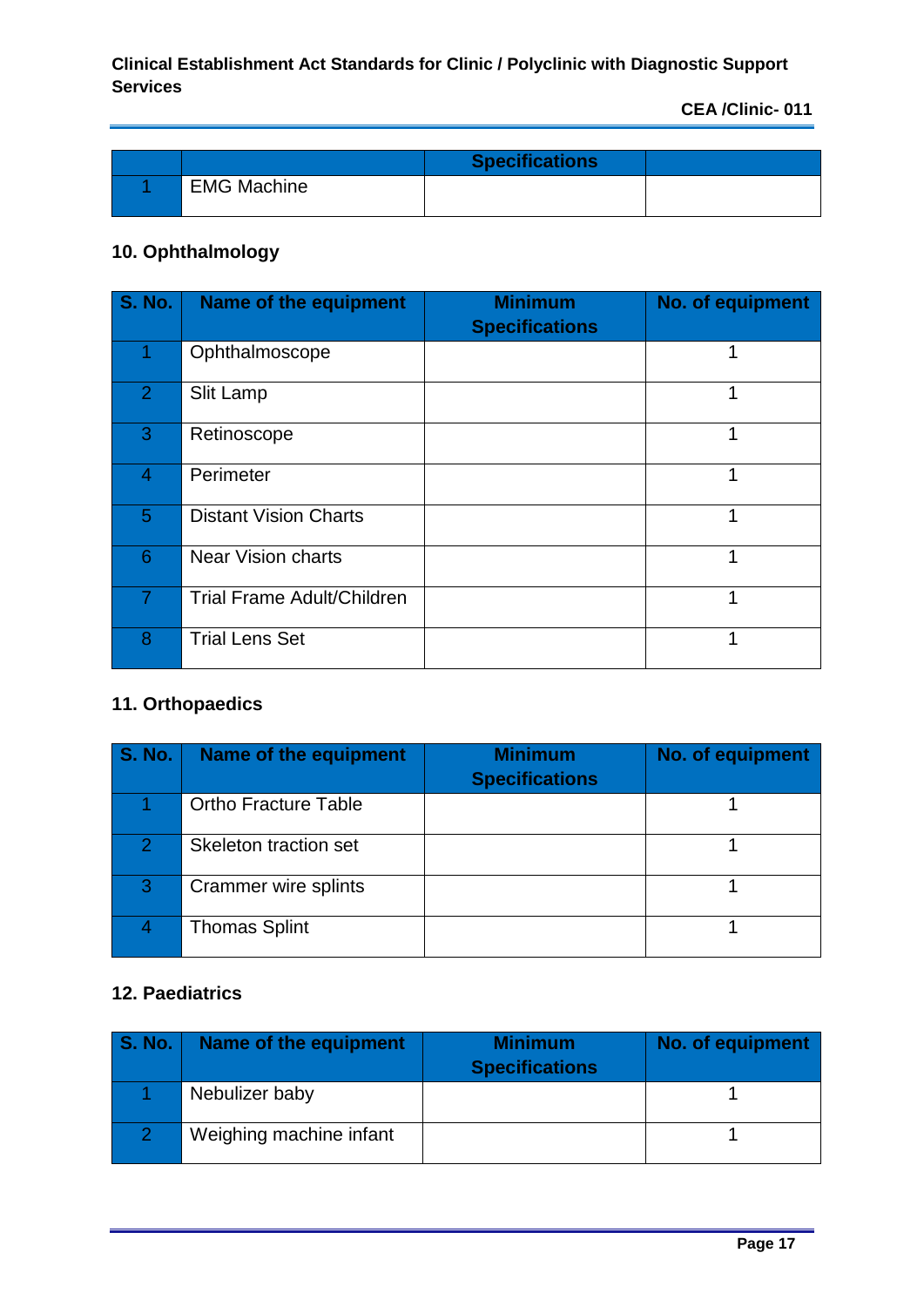# **13. Tuberculosis and Respiratory Disease**

| <b>S. No.</b> | Name of the equipment | <b>Minimum</b><br><b>Specifications</b> | <b>No. of equipment</b> |
|---------------|-----------------------|-----------------------------------------|-------------------------|
|               | Spirometer            |                                         |                         |
| 2             | <b>Nebulizer</b>      |                                         |                         |
| 3             | Face mask             |                                         |                         |
| 4             | Peak Air flow meter   |                                         |                         |

# **14. Urology**

| S. No.   Name of the equipment / | <b>Minimum Specifications</b> | No. of<br>equipment |
|----------------------------------|-------------------------------|---------------------|
| Uroflowmeter                     |                               |                     |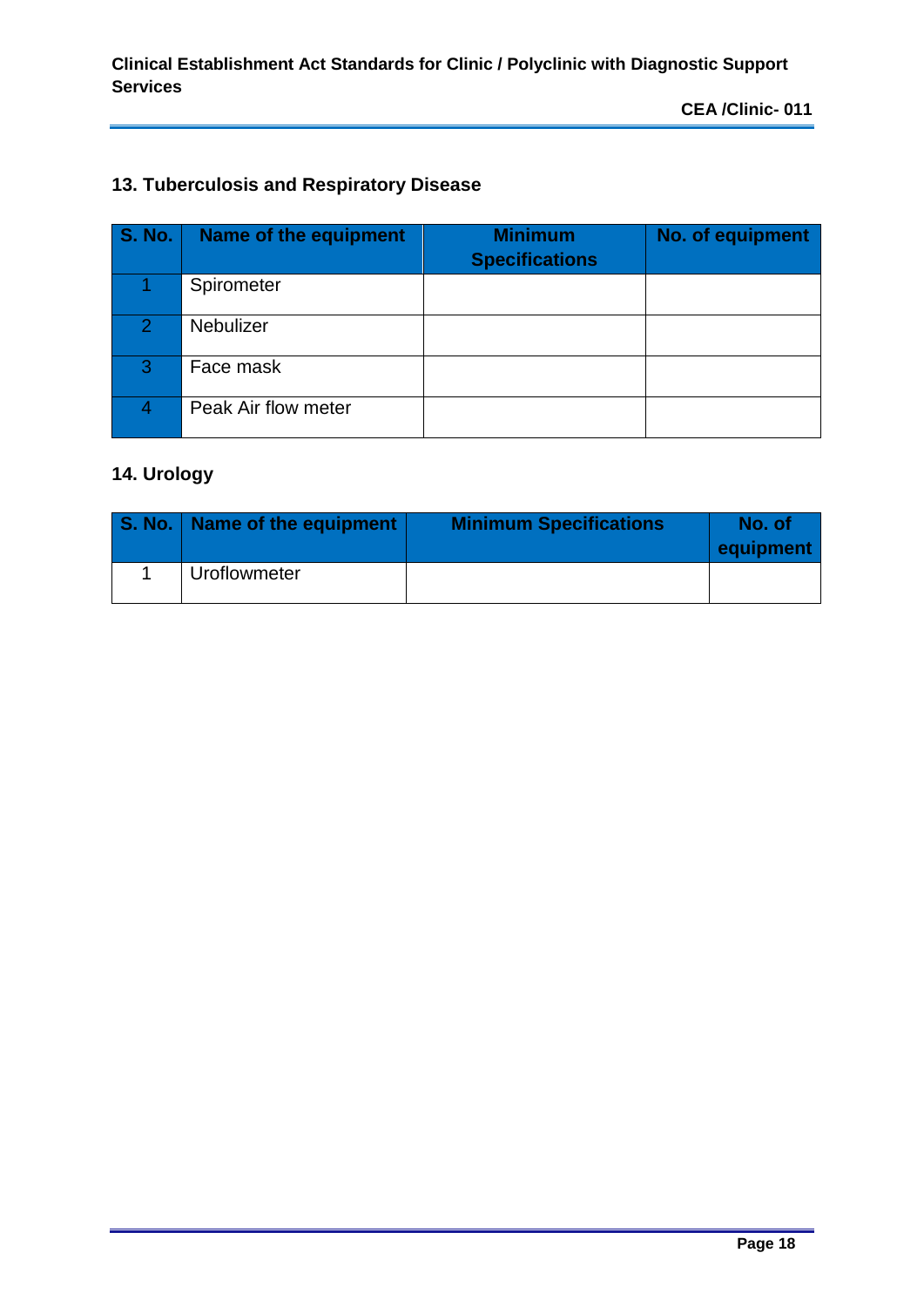#### **Annexure- 6**

# **I. Essential Drugs**

| <b>S. No.</b>   | <b>Name of the Drug</b>              | <b>Minimum Quantity</b> |
|-----------------|--------------------------------------|-------------------------|
| $\overline{1}$  | Inj Adrenaline                       | 2A                      |
| $\overline{2}$  | Inj Hydrocortisone                   | 1 vial                  |
| 3               | Inj Atropine                         | 1 Ampoule               |
| 5               | InjAvil                              | 1 Ampoule               |
| $6\phantom{1}$  | InjPhenargan                         | 1 Ampoule               |
| $\overline{7}$  | Inj. Deriphyline                     | 1 Ampoule               |
| 8               | Inj. Frusemide                       | 1 Ampoule               |
| 9               | Inj. Metoclopramide                  | 1 Ampoule               |
| 10              | Inj. Dexamethasone                   | 1 Ampoule               |
| 11              | Inj. Diazepam                        | 1 Ampoule               |
| 12 <sub>2</sub> | lnj.<br>Dicyclomine<br>Hydrochloride | 1 Ampoule               |
| 13              | Inj. 5% dextrose infusion            | 1 Vac                   |
| 14              | Inj. Normalsline                     | 1 Vac                   |

Note: Other drugs as per the scope of service being practised may also be available.